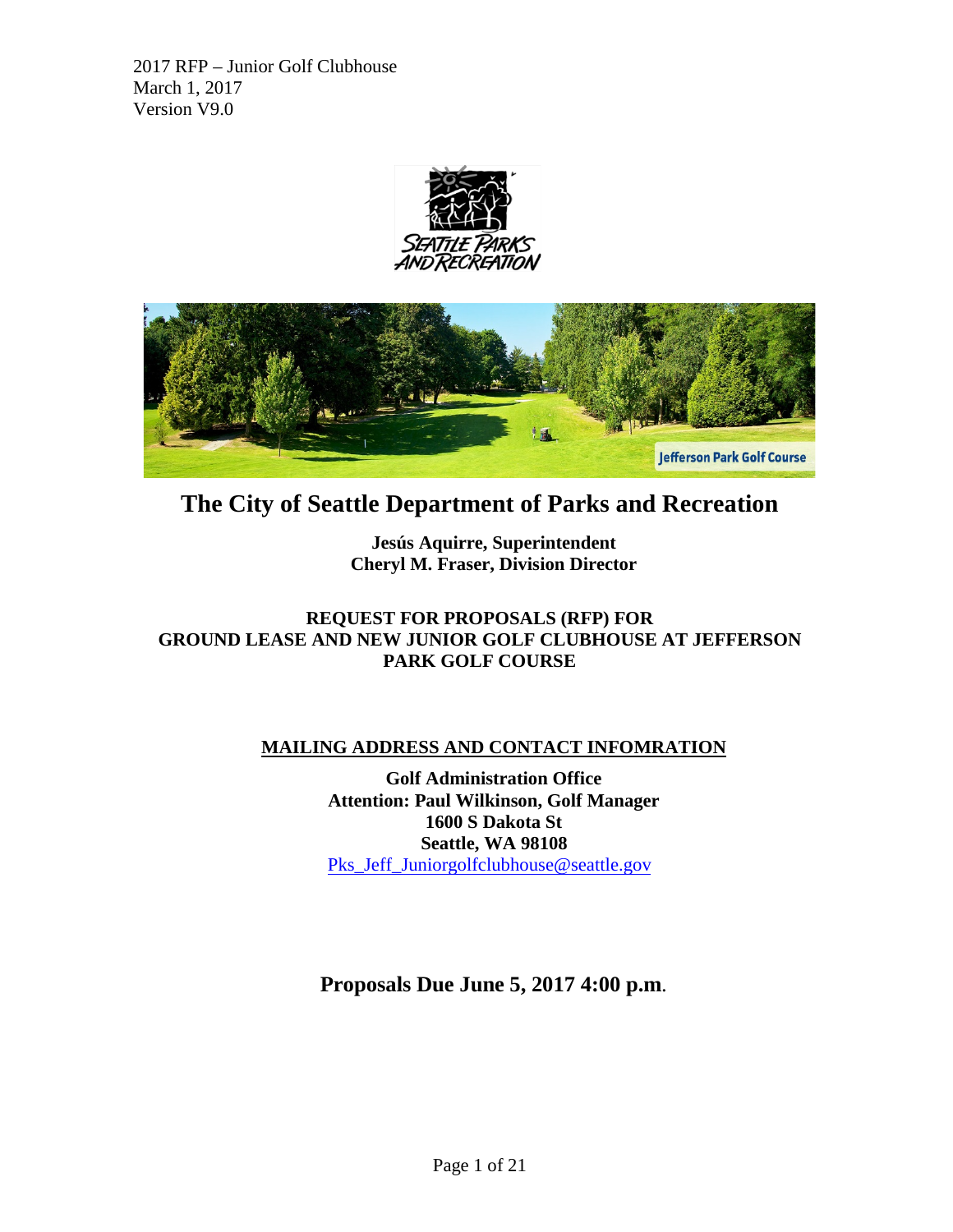# **TABLE OF CONTENTS**

# **Page**

| <b>Section I</b>                                                                           |
|--------------------------------------------------------------------------------------------|
|                                                                                            |
|                                                                                            |
|                                                                                            |
|                                                                                            |
| <b>Section II</b>                                                                          |
|                                                                                            |
| <b>Section III</b>                                                                         |
|                                                                                            |
| <b>Section IV</b>                                                                          |
|                                                                                            |
| <b>Section V</b>                                                                           |
|                                                                                            |
|                                                                                            |
| <b>Section V</b>                                                                           |
|                                                                                            |
| <b>Section VI</b>                                                                          |
| Attachments can be found at                                                                |
| http://www.seattle.gov/parks/about-us/do-business-with-us/current-opportunities/jefferson- |
| youth-clubhouse-rfp                                                                        |
|                                                                                            |
|                                                                                            |
| # 2 $-$                                                                                    |
| $#3-$                                                                                      |
| # 4 $-$                                                                                    |
| $# 5 -$                                                                                    |
|                                                                                            |

# **List of Abbreviations**

- ADA Americans with Disabilities Act
- CGL Commercial General Liability
- C of O Certificate of Occupancy
- JPGC Jefferson Park Golf Course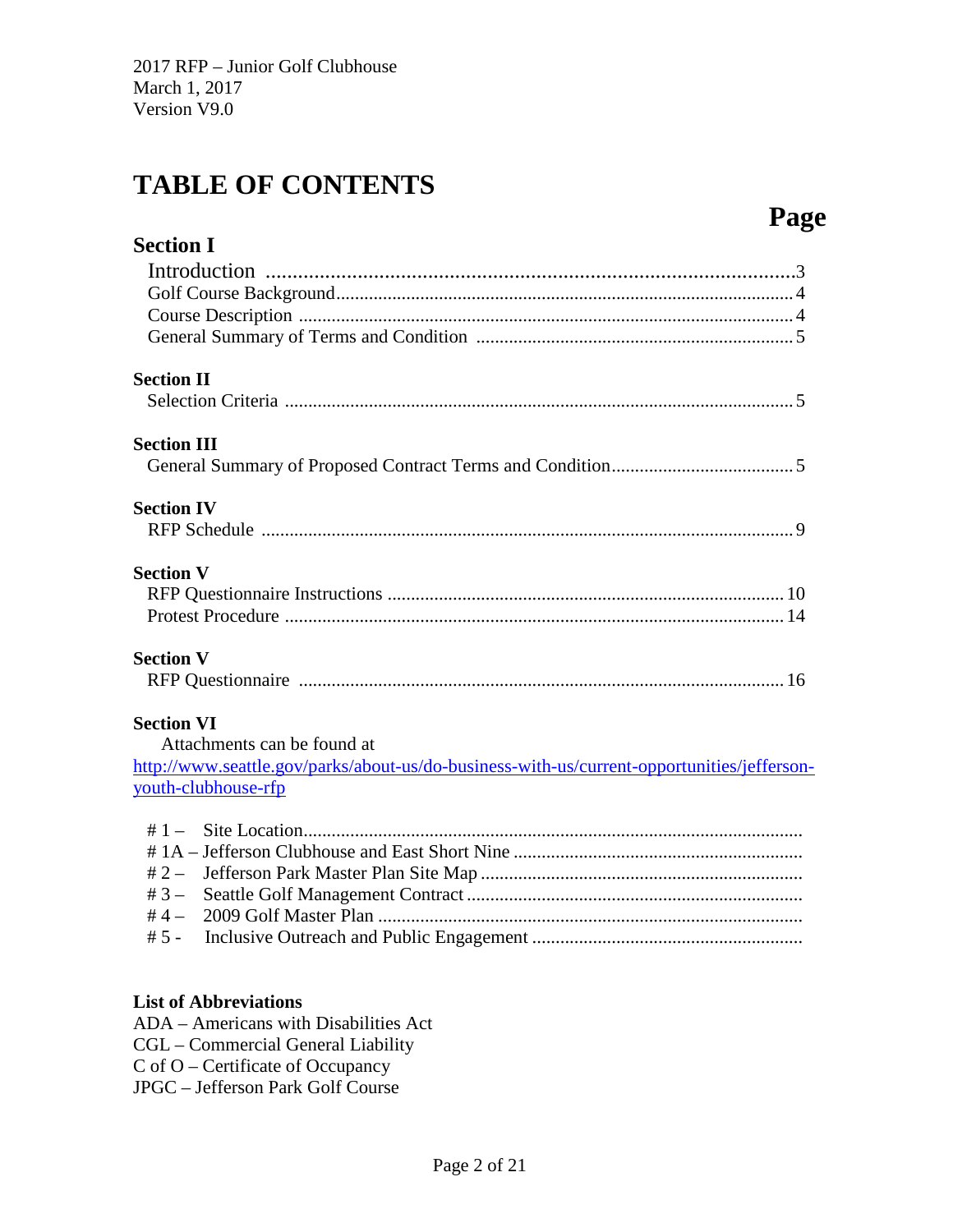PGC – Premier Golf Centers RFP – Request for Proposal RCW – Revised Code Washington RSJI – Race and Social Justice Initiative SMC – Seattle Municipal Code SPR – Seattle Parks and Recreation WMBE – Women, Minority Business Enterprises

# **RFP Description**

The City of Seattle Department of Parks and Recreation is seeking proposals for a ground lease at Jefferson Park Golf Course, 4101 Beacon Ave S, Seattle, WA 98108 for the purpose of constructing, operating, maintaining and programming a new junior golf clubhouse.

# **SECTION I –INTRODUCTION**

The City of Seattle Department of Parks and Recreation (SPR) is seeking a qualified junior golf organization to expand and enhance the services available for junior golfers at Jefferson Park Golf Course (JPGC). The goal of this Request for Proposal (RFP) is to evaluate proposals for the design, construction operation, maintenance and programming a new junior golf clubhouse (the "Clubhouse") at JPGC.

The City does not have designated capital funding for this project. As a result, SPR is seeking an organization that can make a significant capital investment in exchange for a long-term ground lease with associated concession rights. *All capital funding will be the responsibility of the successful proposer* ("Proposer"), however, SPR is prepared to offer a lease agreement ("Agreement") with terms commensurate with the Proposer's initial investment. Specific terms and details will be negotiated with the successful Proposer.

SPR is encouraging interested parties to work in partnership(s) to develop a comprehensive proposal. However, it is the intention of SPR to enter into an Agreement with only one Proposer. Proposals will only be accepted that have a designated sole lead entity or organization that is clearly defined. This entity or organization will be responsible for all aspects of the Agreement, including but not limited to, financing, design, construction, maintenance and operation of public programs for spaces within the Clubhouse.

Proposals should include architectural and engineering schematics, timelines for environmental surveys, historic preservation reviews, and a timeline for land use/building permits. To be selected, a proposal must include a team that demonstrates the ability and experience to successfully manage: 1) construction and site improvements, 2) any and all public programming described in the submitted proposal, and 3) the ongoing operation and maintenance costs associated with the new facility.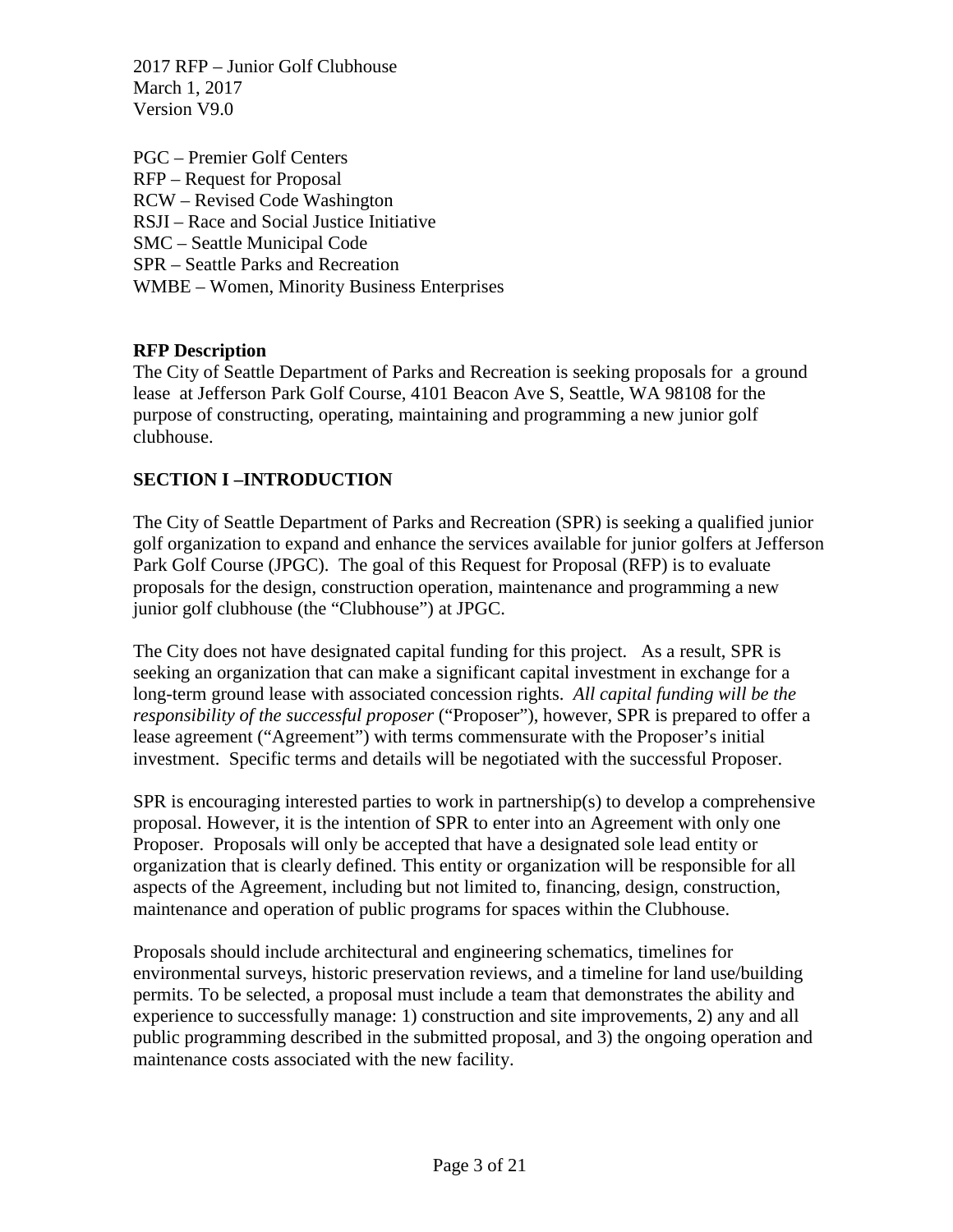At the end of the Agreement term, all capital investments associated with the clubhouse will become the property of the City and will therefore be owned by the City. The building foot print will be located on or near the executive short nine course at JPGC. It is expected that the project will be subject to most, if not all, requirements for a public works project per SMC Title 20. Consideration should be given to cost impacts related to prevailing wage, project labor agreements, WMBE inclusion and apprenticeship requirements. Costs associated with site preparation should also be factored into your financial plan. Clubhouse location is expected to generally conform to the site location area identified in Attachment 1 and 1A. [http://www.seattle.gov/parks/about-us/do-business-with-us/current](http://www.seattle.gov/parks/about-us/do-business-with-us/current-opportunities/jefferson-youth-clubhouse-rfp)[opportunities/jefferson-youth-clubhouse-rfp](http://www.seattle.gov/parks/about-us/do-business-with-us/current-opportunities/jefferson-youth-clubhouse-rfp)

## **SPR Golf Course Background**

The Seattle Junior Golf Association (The First Tee of Greater Seattle "First Tee") has provided junior golf programming at SPR courses since 2002. In 2007, a new 10-year Agreement was approved (Ordinance 123406) in order for them to continue to provide junior golf programs. This Agreement will end in August of 2019. Currently, First Tee's administrative offices and programs are located at the GPGC new clubhouse. In addition, the Bogey Bear Jr. Golf Foundation has offered free junior golf programs at JPGC to innercity youth for students aged 7 through 17 since 1996. The students are not only taught the technical aspects of swinging a golf club, but character values like confidence, integrity and sportsmanship. Bogey Bear Junior Golf provides free lessons, equipment and range fees for participating youth.

SPR owns and maintains four golf courses (Jefferson, Jackson, West Seattle, and Interbay) and a pitch and putt course at Green Lake Park. All courses except the pitch and putt course at Green Lake, which is managed by Interbay NW Management, LLC, are managed by Premier Golf Centers, LLC as set in a 10-year agreement which ends in 2021. The management agreement is presented in full in Attachment 3.

[http://www.seattle.gov/parks/about-us/do-business-with-us/current-opportunities/jefferson](http://www.seattle.gov/parks/about-us/do-business-with-us/current-opportunities/jefferson-youth-clubhouse-rfp)[youth-clubhouse-rfp](http://www.seattle.gov/parks/about-us/do-business-with-us/current-opportunities/jefferson-youth-clubhouse-rfp)

## **Jefferson Park Golf Couse**



driving range.

The Jefferson Park Golf Course is located south of downtown Seattle in the Beacon Hill neighborhood. The course was built in 1915 by Thomas Bendelow, one of America's pioneer golf architects. The course is maintained by SPR and managed by Premier Golf. The course measures over 6,200 yards and features vistas of the city's skyline and Mt. Rainier. The course also includes a nine-hole executive golf course, a restaurant with banquet facilities, and a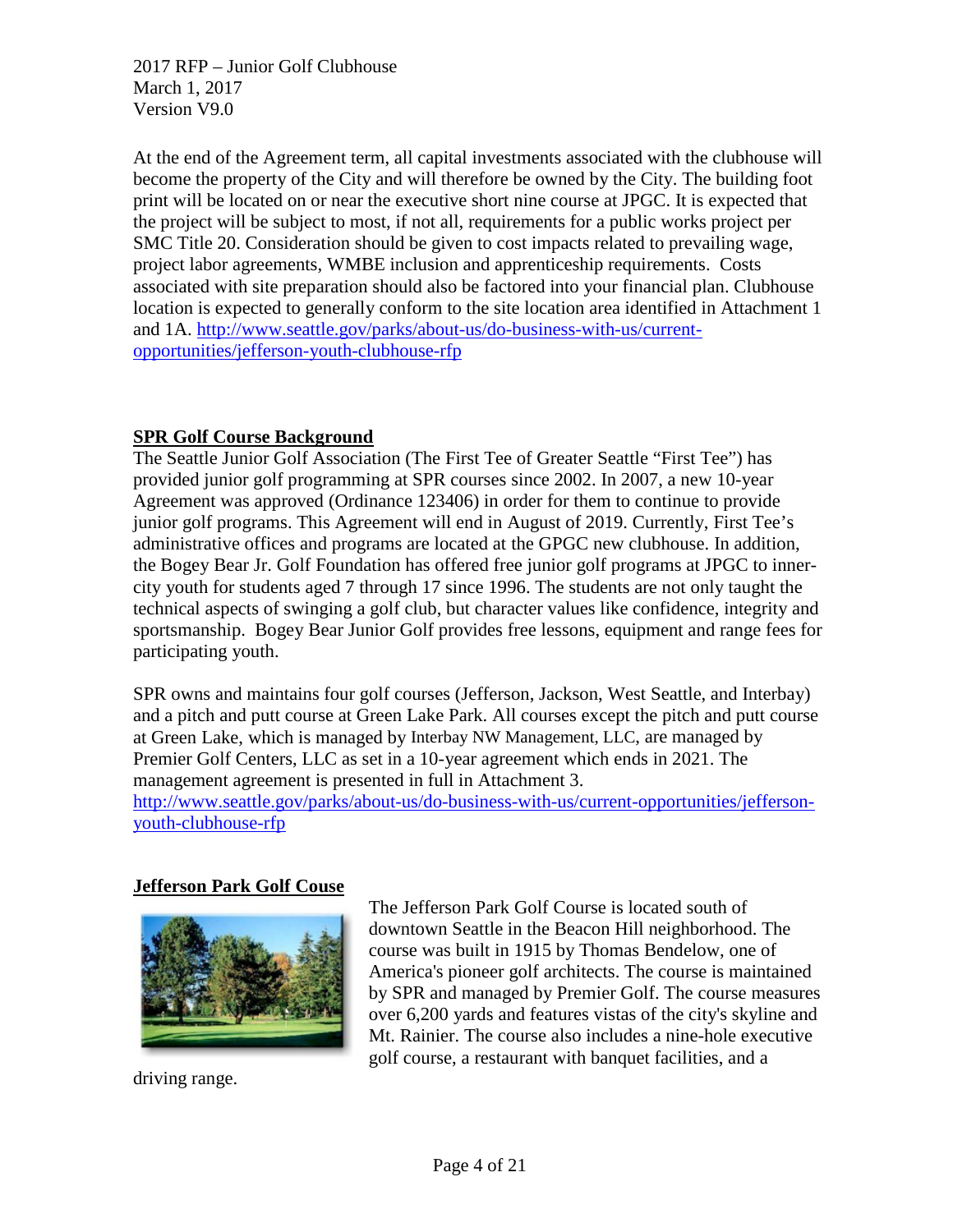Documents relevant to the development of JGC and the adjacent park lands include:

- 1. Jefferson Park Master Plan Site Map (2001) (Attachment 2)
- 2. SPR Golf Master Plan (2009) (Attachment 4)

[http://www.seattle.gov/parks/about-us/do-business-with-us/current-opportunities/jefferson](http://www.seattle.gov/parks/about-us/do-business-with-us/current-opportunities/jefferson-youth-clubhouse-rfp)[youth-clubhouse-rfp](http://www.seattle.gov/parks/about-us/do-business-with-us/current-opportunities/jefferson-youth-clubhouse-rfp)

SPR is providing background information to assist proposers, however SPR does not guarantee that the information provided is sufficient for a particular proposer's intended project. Each proposer is responsible to perform its own due diligence.

#### **SECTION II - SELECTION CRITERIA**

An evaluation panel will review the proposals in accordance with proposal instructions, guidelines, and questions provided by SPR in section IV titled *RFP Questionnaire Instructions.* The panel will score the proposals using written, pre-determined scoring criteria. The top scorers may be invited to an oral interview. The proposers interviewed will be provided in advance with a list of additional questions. There will likely be follow-up questions in the interview that are not provided in advance. Upon completion of the interviews, the panel will make a final recommendation to the Superintendent of Seattle Parks and Recreation (Superintendent). The acceptance or rejection of the panel recommendations are at the Superintendents discretion. The Superintendent has the authority to accept portions of proposals and/or to ask multiple proposal teams to consider working together on one cohesive plan. The Superintendent reserves the right to determine what construction / operating scenario best serves the interests of the golfing public.

| Terms                         | <b>Description of terms and conditions</b>                                                                                                  |  |  |
|-------------------------------|---------------------------------------------------------------------------------------------------------------------------------------------|--|--|
| Premises                      | Proposed JPGC Junior Golf Clubhouse footprint including<br>adjacent landscape and hardscapes.                                               |  |  |
|                               | At the end of the Agreement, the City owns the Clubhouse and<br>$\bullet$<br>any future improvements made to the course or accessory areas. |  |  |
| City Capital<br>Investment    | The City will not make capital investments to support or further<br>$\bullet$<br>the goals of this RFP.                                     |  |  |
|                               | There are elements in the 2009 Golf Master Plan that are<br>$\bullet$<br>currently unfunded or have not been completed.                     |  |  |
| Private Capital<br>Investment | The private capital investment is expected to be in the range of<br>$\bullet$<br>\$2,000,000 to \$4,000,000.                                |  |  |
|                               | The Proposer/operator may also propose funding for golf course<br>improvements which support junior golf programs.                          |  |  |
|                               | Construction projects are likely to be subject to payment of<br>prevailing wages and other requirements associated with public              |  |  |

## **SECTION III - GENERAL SUMMARY OF PROPOSED CONTRACT TERMS AND CONDITIONS**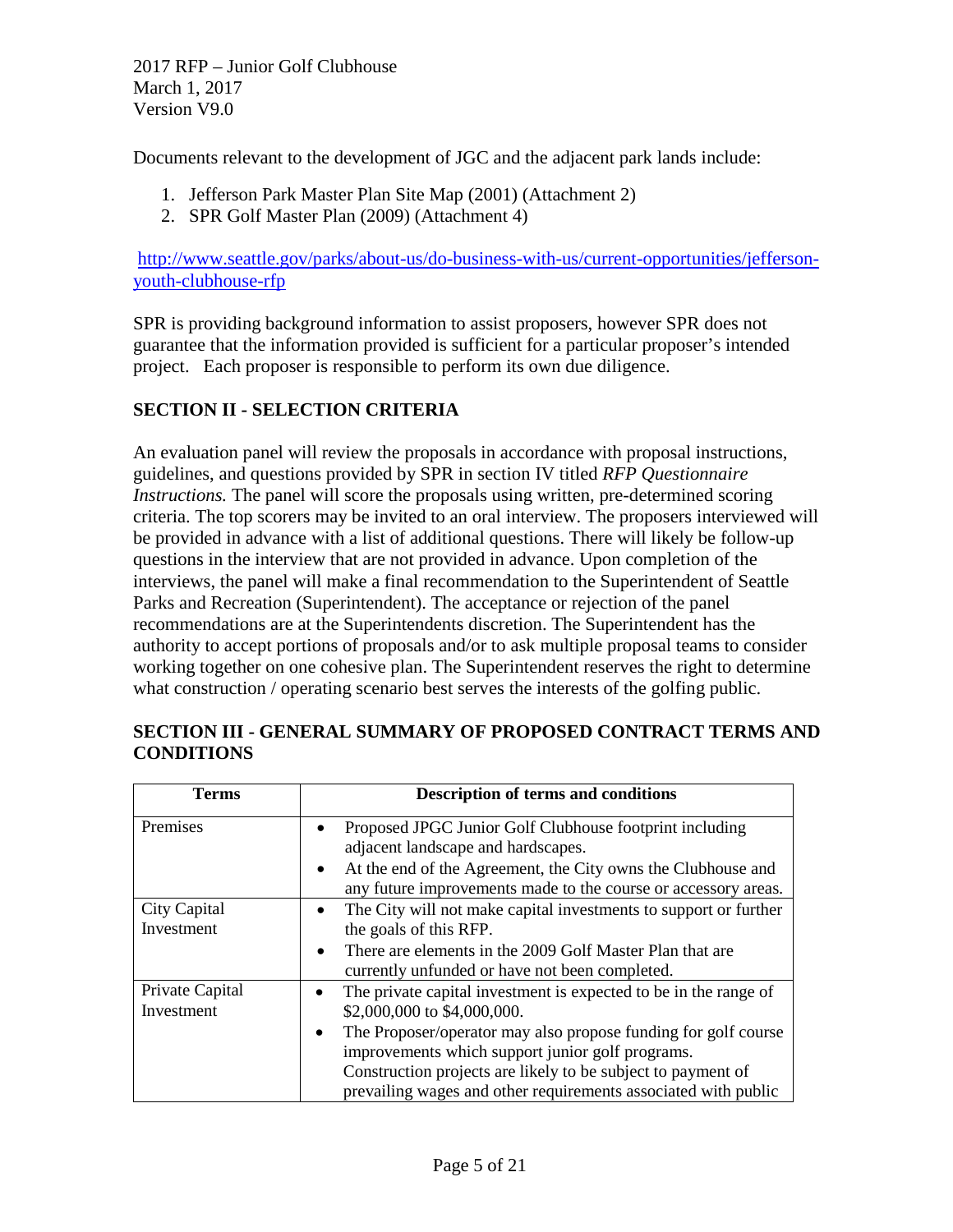|                             | works. Contract terms will conform to policies and laws                                                                                   |  |  |  |
|-----------------------------|-------------------------------------------------------------------------------------------------------------------------------------------|--|--|--|
|                             | governing this project.                                                                                                                   |  |  |  |
| <b>Operating Costs</b>      | The Proposer/operator will be responsible for all operating costs<br>$\bullet$                                                            |  |  |  |
|                             | of the Clubhouse.                                                                                                                         |  |  |  |
| <b>Junior Golf Programs</b> | Proposer/operator will conduct junior oriented golf programs<br>$\bullet$<br>for the public.                                              |  |  |  |
|                             | Such programs will be comprehensive and include a strong<br>٠<br>outreach component to include children/youth from diverse                |  |  |  |
|                             | social and economic backgrounds.                                                                                                          |  |  |  |
|                             | Accommodation for the First Tee Program, and Bogey Bear<br>Golf Foundation may be incorporated into this proposal<br>Agreement.           |  |  |  |
|                             | Programs may include Foot Golf concepts that are consistent<br>with the JPGC short-nine course set up.                                    |  |  |  |
| <b>Agreement Term</b>       | The City is prepared to negotiate a long-term Agreement if                                                                                |  |  |  |
|                             | desired by Proposer(s).                                                                                                                   |  |  |  |
|                             | Proposers should propose a term, as a part of the proposal                                                                                |  |  |  |
|                             | submission.                                                                                                                               |  |  |  |
| Hours of Operation          | The hours of operation will be determined through negotiations.                                                                           |  |  |  |
| <b>Financial Reporting</b>  | Proposer/operator will provide to SPR an Annual Income and<br>$\bullet$                                                                   |  |  |  |
|                             | Expense Report related to the JGC.                                                                                                        |  |  |  |
|                             | Proposer/operator will make its JGC financial records and                                                                                 |  |  |  |
|                             | reports available and accessible to the City upon request.                                                                                |  |  |  |
|                             | Proposer/operator will keep and maintain an inventory of                                                                                  |  |  |  |
|                             | these financial records for the duration required in the                                                                                  |  |  |  |
|                             | Agreement.                                                                                                                                |  |  |  |
| City Historic Use           | The Proposer/operator will honor outreach programs and<br>programming established and fostered by SPR or its agents.                      |  |  |  |
| <b>SPR Use/Access</b>       | Proposer/operator will ensure SPR areas adjacent to premises<br>٠                                                                         |  |  |  |
|                             | remain free and clear of obstructions.                                                                                                    |  |  |  |
| Parking and Access          | The Proposer/operator will provide for adequate parking and<br>$\bullet$<br>pick-up/drop off spaces for junior golf program participants. |  |  |  |
| <b>Prevailing Wages</b>     | Prevailing wages may be required for capital improvements, but<br>$\bullet$                                                               |  |  |  |
|                             | not for standard maintenance.                                                                                                             |  |  |  |
| Compliance with             | Proposer/operator will comply with and meet all City, State,                                                                              |  |  |  |
| Laws                        | and Federal laws as applicable.                                                                                                           |  |  |  |
| Golf Manuals and            | Proposer/operator will comply with the City's approved Golf<br>$\bullet$                                                                  |  |  |  |
| Maintenance                 | Manual and any applicable maintenance agreements for the                                                                                  |  |  |  |
| Agreements                  | SPR golf courses. The Golf Manual can be found as an                                                                                      |  |  |  |
|                             | attachment to the golf management agreement (Attachment 3)                                                                                |  |  |  |
| Non-discrimination          | Proposer/operator will comply with the City's Non-<br>$\bullet$                                                                           |  |  |  |
|                             | discrimination requirements. These include The Mayor's                                                                                    |  |  |  |
|                             | Executive Order and City Ordinances that require the maximum                                                                              |  |  |  |
|                             | practicable opportunity for successful participation of minority                                                                          |  |  |  |
|                             | and women-owned subcontracts.                                                                                                             |  |  |  |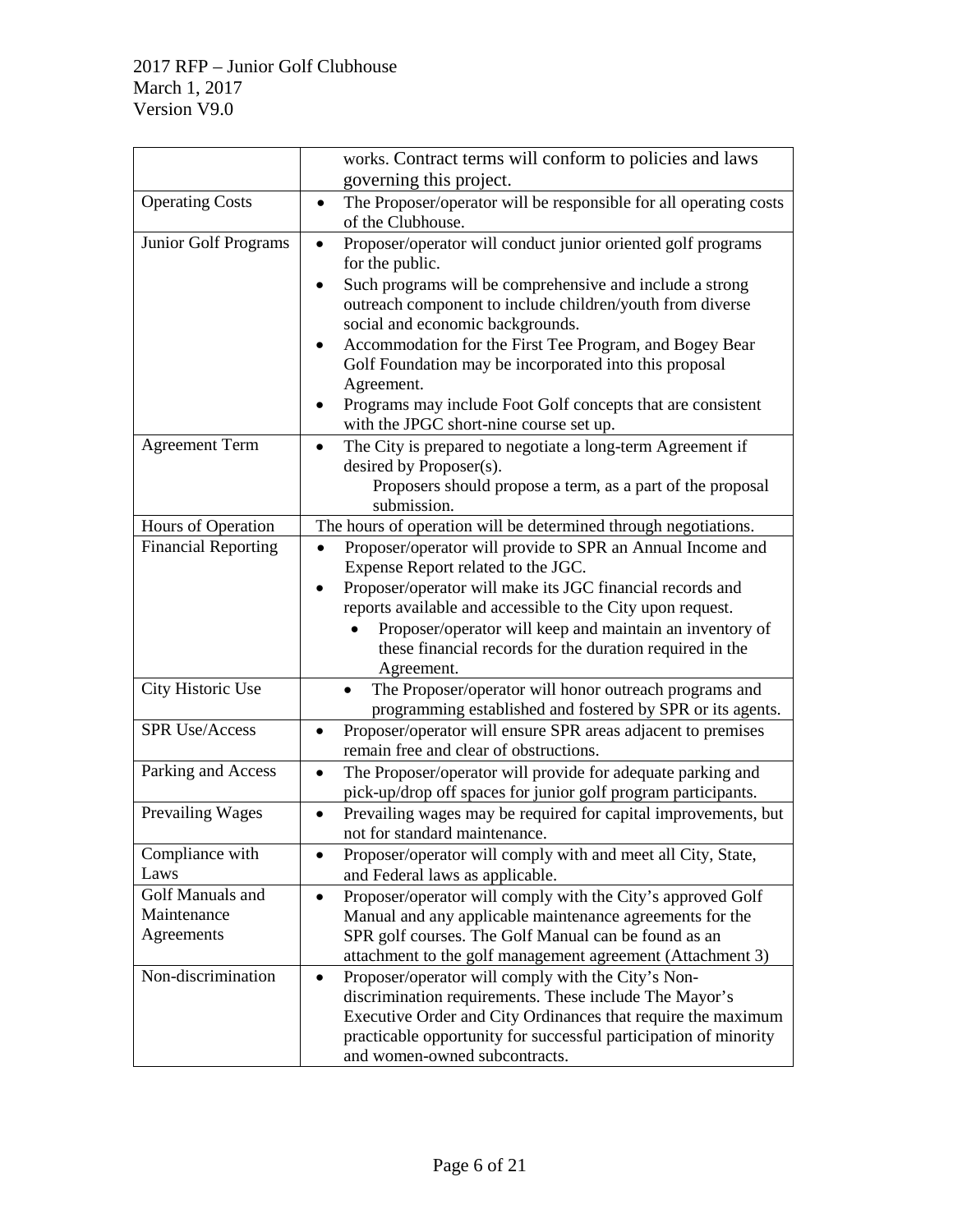| <b>Utility Services</b> | Proposer/operator will secure all necessary utility services in                                                                                                                                                                                                                                                                                                                                                                                                                                                                                                                                                                                                                                                                                                                                                                                                                                                                                                                                                                                                                                                                                                                                                                                                                                                                                                                       |  |  |
|-------------------------|---------------------------------------------------------------------------------------------------------------------------------------------------------------------------------------------------------------------------------------------------------------------------------------------------------------------------------------------------------------------------------------------------------------------------------------------------------------------------------------------------------------------------------------------------------------------------------------------------------------------------------------------------------------------------------------------------------------------------------------------------------------------------------------------------------------------------------------------------------------------------------------------------------------------------------------------------------------------------------------------------------------------------------------------------------------------------------------------------------------------------------------------------------------------------------------------------------------------------------------------------------------------------------------------------------------------------------------------------------------------------------------|--|--|
|                         | order to allow for the normal functioning and services to the<br>Clubhouse.                                                                                                                                                                                                                                                                                                                                                                                                                                                                                                                                                                                                                                                                                                                                                                                                                                                                                                                                                                                                                                                                                                                                                                                                                                                                                                           |  |  |
| Insurance               | The successful proposer(s) will be required to maintain<br>$\bullet$<br>insurance at its costs. The insurance must meet the requirements<br>of the City's risk management department, which may depend<br>on the nature of the use and activities. It is anticipated that the<br>successful proposer(s) will be required to secure Commercial<br>General Liability Insurance coverages with minimum general<br>liability limits of \$5,000,000 per occurrence, which may be<br>satisfied with primary CGL insurance limits or any combination<br>of primary and excess/umbrella limits. The City must be named<br>as additional insured on all liability policies and proposer's<br>insurance shall be primary irrespective of any insurance<br>coverage maintained by the City. Additional insurance<br>requirements may include, but are not limited to: Automobile<br>Liability insurance at least as broad as ISO CA 00 01 with a<br>minimum limit of \$1,000,000; Workers' Compensation<br>insurance; Property insurance for full replacement cost of<br>premises, building contents and alterations, additions and<br>improvements during construction (Builder's Risk) and<br>throughout the agreement term; Pollution Legal Liability; and<br>Professional Liability. Additional terms and conditions will<br>apply. (Please make sure this is the most updated information.) |  |  |
| Indemnity               | Proposer/operator will hold harmless and indemnify the City<br>$\bullet$<br>from any and all claims as required in the new Agreement.                                                                                                                                                                                                                                                                                                                                                                                                                                                                                                                                                                                                                                                                                                                                                                                                                                                                                                                                                                                                                                                                                                                                                                                                                                                 |  |  |

## **Agreement Negotiation and Approval Process**

The Agreement will be negotiated between SPR and the awarded Proposer(s). This Agreement must be approved by the Mayor, and must be authorized by an ordinance of Seattle City Council in order to be binding. Please see Table 1 on Page 10 for the proposed schedule.

## **No Conflict of Interest**

Proposer(s) (including officers, directors, trustees, partners, board members, or employees) must not have a business interest or a close family or domestic relationship with any City official, officer or employee who was, is, or will be involved in selection, negotiation, drafting, signing, administration or evaluation of submitted proposals or Proposer(s) performance. SPR shall make sole determination regarding compliance.

## **Equal Benefits**

Seattle Municipal Code Chapter 20.45 (SMC 20.45) requires consideration of whether Proposer(s) shall provide health care and benefits that are the same or equivalent to the domestic partners of employees as to spouses of employees, and of their dependents and family members.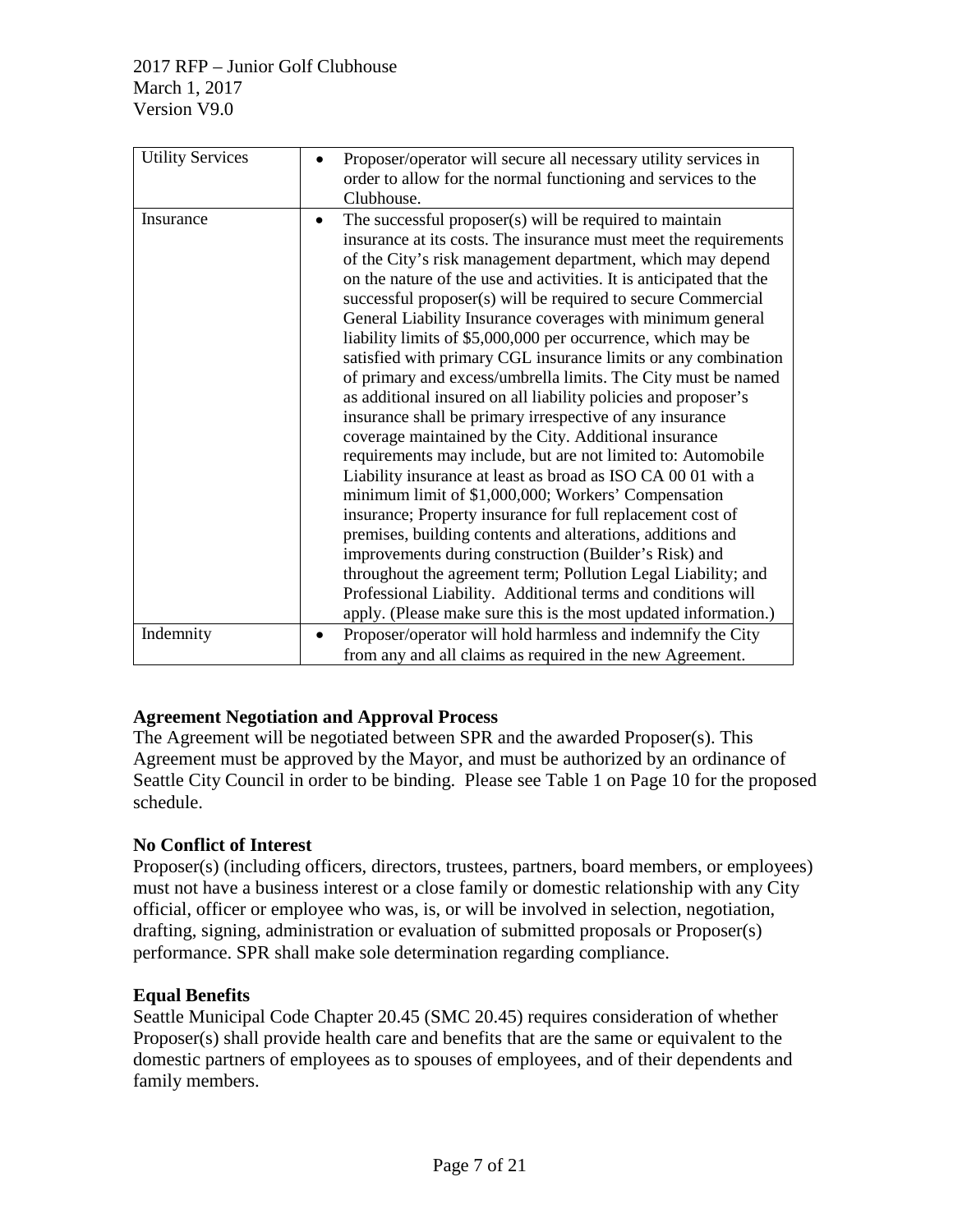### **SECTION III–RFP SCHEDULE AND DELIVERY OPTIONS**

The schedule for review of the proposals and final selection of a builder/operator for the Jefferson Park Junior Golf Clubhouse (JPJGC) is as follows:

| <b>Schedule of Events</b>               | Date                          | <b>Location</b>     |
|-----------------------------------------|-------------------------------|---------------------|
| Notification of Community Councils      | March 2017                    | Jefferson Park Golf |
| and Golf Advisory Committees.           |                               | Course Clubhouse,   |
|                                         |                               | 4101 Beacon Ave S,  |
|                                         |                               | Seattle, WA 98108   |
| <b>RFP</b> Release                      | March 1, 2017                 |                     |
| Pre-Submittal Conference & Site         | March 30, 2017 10:00 am       | Jefferson Park Golf |
| <b>Tour Options</b>                     | April 6, 2017, 1:00 pm        | Course Clubhouse,   |
|                                         |                               | 4101 Beacon Ave S,  |
|                                         |                               | Seattle, WA 98108   |
| Deadline for Written Questions          | May 4, 2017                   |                     |
| Proposals Due to the City               | June 5, 2017, 4:00 pm         | 1600 S. Dakota St   |
|                                         |                               | Seattle WA 98108    |
| <b>SPR Evaluation of Proposals</b>      | June $6 -$ June 15, 2017      |                     |
| RFP Interviews (at SPR Option)          | June 28, 2017                 | <b>TBD</b>          |
| Decision by Superintendent,             | July 14, 2017                 |                     |
| <b>Announcement of Successful</b>       |                               |                     |
| Proposer(s)                             |                               |                     |
| <b>Anticipated Negotiation Schedule</b> | <b>TBD</b>                    |                     |
| Submit Agreement for City Council       | Following completed           |                     |
| Approval                                | negotiations                  |                     |
| <b>Anticipated Contract Execution</b>   | <b>Following City Council</b> |                     |
|                                         | approval                      |                     |

### **Table 1 - RFP Schedule**

*SPR reserves the right to modify this schedule at its discretion. Notification of changes will be posted on the designated City website at* [http://www.seattle.gov/parks/about-us/do](http://www.seattle.gov/parks/about-us/do-business-with-us/current-opportunities/jefferson-youth-clubhouse-rfp)[business-with-us/current-opportunities/jefferson-youth-clubhouse-rfp](http://www.seattle.gov/parks/about-us/do-business-with-us/current-opportunities/jefferson-youth-clubhouse-rfp) *All inquiries regarding this RFP must be directed to the Golf Manager through email or other* 

*formal written communication.*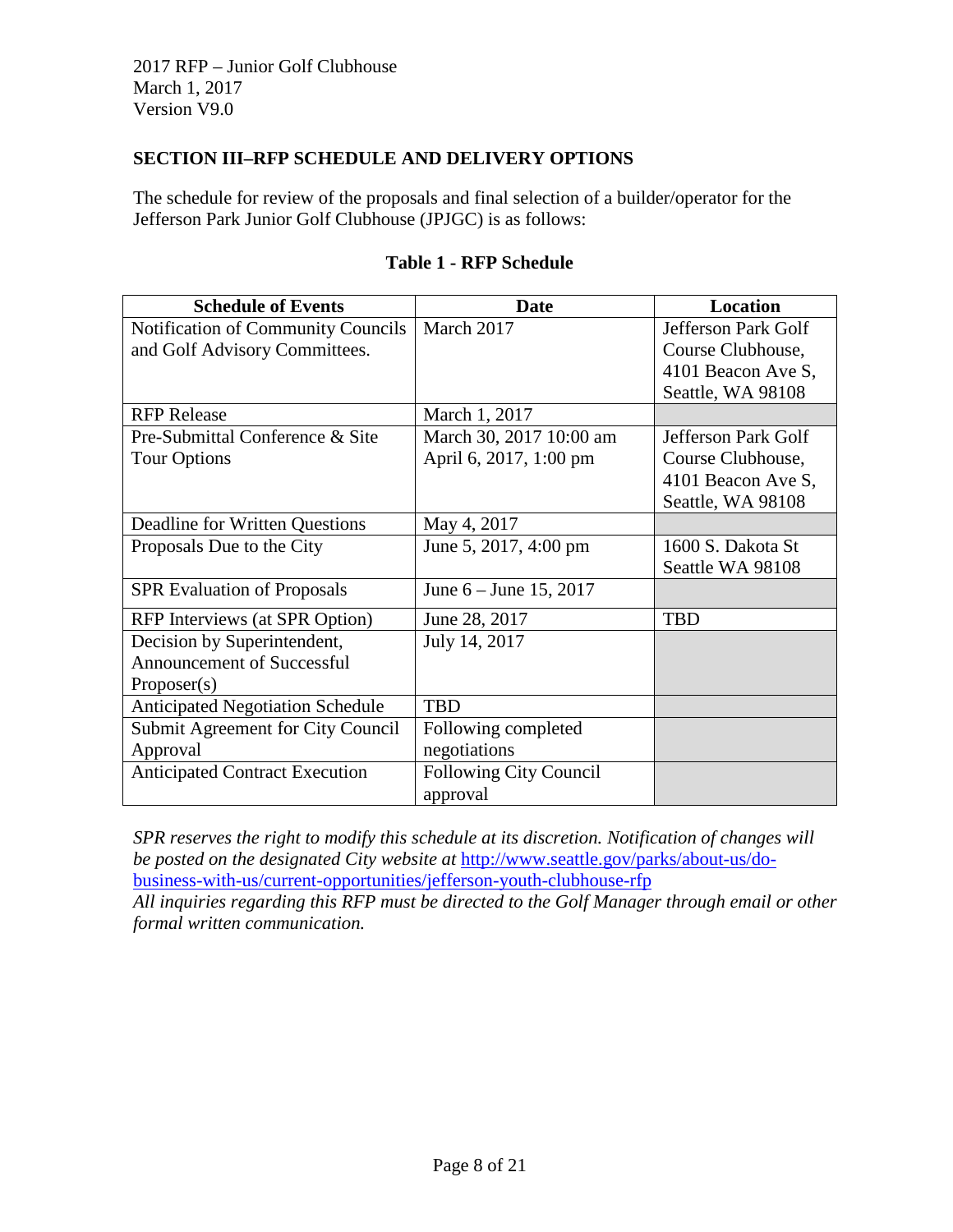#### **Table 2 – RFP Delivery Options**

| <b>Shipping &amp; Hand Delivery</b>       | <b>US Post Office</b>                   |  |
|-------------------------------------------|-----------------------------------------|--|
| <b>Physical Address</b>                   | <b>Mailing Address</b>                  |  |
| The City of Seattle Department of Parks & | The City of Seattle Department of Parks |  |
| Recreation (SPR)                          | & Recreation (SPR)                      |  |
| <b>Horticulture Building</b>              | <b>Horticulture Building</b>            |  |
| Golf Administration Office                | <b>Golf Administration Office</b>       |  |
| Paul Wilkinson, Golf Manager              | Paul Wilkinson, Golf Manager            |  |
| 1600 S Dakota St                          | 1600 S Dakota St                        |  |
| Seattle, WA 98108                         | Seattle, WA 98108                       |  |
|                                           |                                         |  |

It is important to use the correct address for the delivery method you choose.

Unless authorized by the Golf Manager, no other City official or employee may speak for SPR regarding this solicitation until the selection is complete. If any Proposer(s) seeks information, clarification, or interpretations from any other City official or City employee, SPR will not be bound by these unofficial communications; any Proposer(s) relying on or using such information does so at its own risk. Following the proposal submission deadline, Proposer(s) shall continue to direct communications to Pks Jeff Juniorgolfclubhouse@seattle.gov

## **SECTION IV – RFP QUESTIONNAIRE INSTRUCTIONS**

#### **The following is a description of the proposal submission guidelines.**

#### **A**. **PROPOSAL CONTENT**

Proposals must include a full response to each of the questions posed in the RFP Questionnaire. In addition, proposals must include a Financial Statement signed by an individual who has the authority to bind the entity or organization in a legal document.

#### **B. PROPOSAL PREPARATION**

#### **1. Submission**

Please submit one (1) original and five (5) copies for a total of six (6) copies of the proposal to SPR. Please mark the original "ORIGINAL" on the front cover or on the first page. Elements of the proposal package may be in DVD or thumb drive memory devices, however six (6) copies of any information in these formats will be required.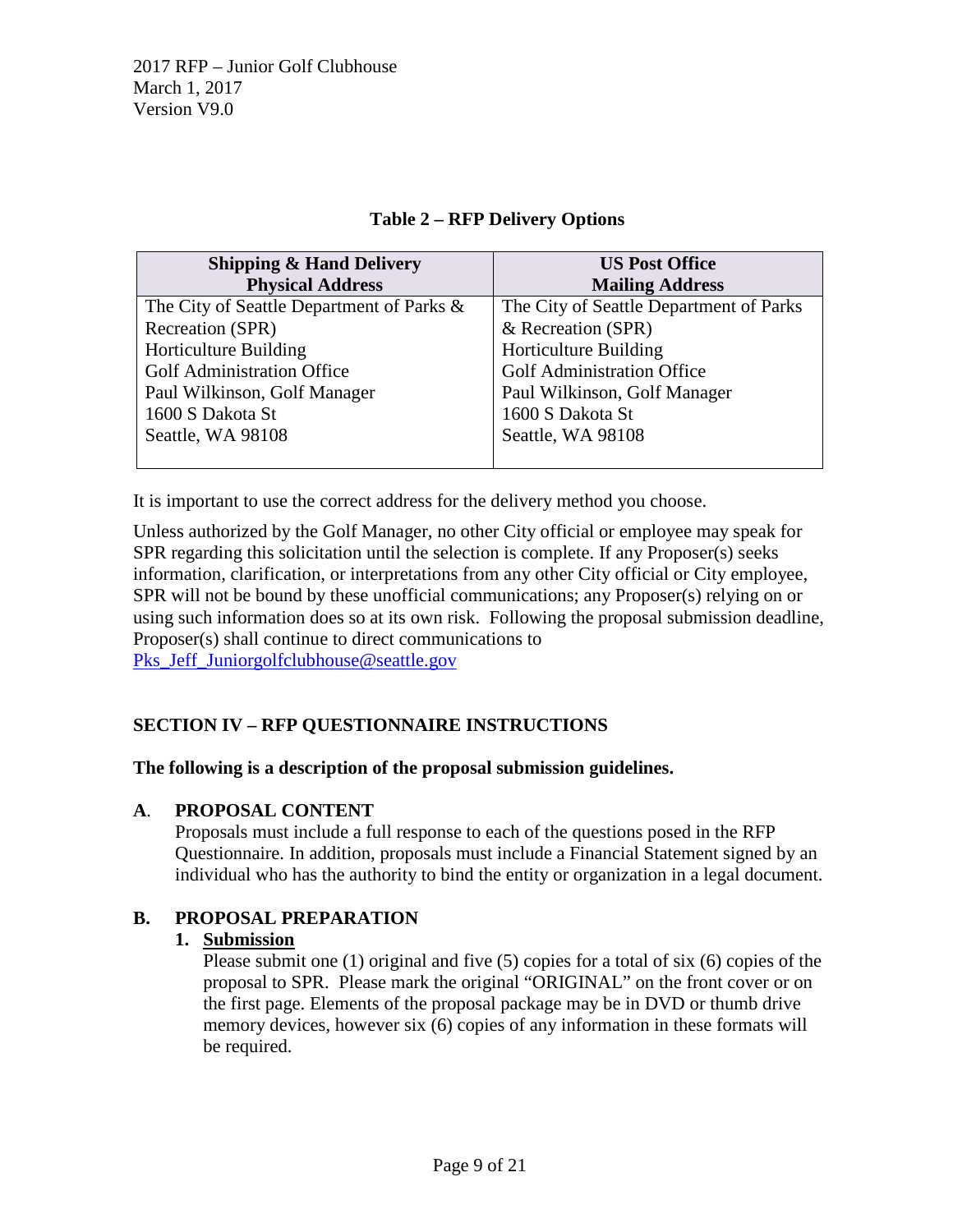# **2. Organization**

Proposals should be presented in loose-leaf three-ring binders or a similar binding system, in a neat, orderly and well-organized manner. The Proposal must be organized and numbered exactly as the questions are numbered in the RFP Questionnaire.

# **3. Match Proposal Section with Question Numbers**

Responses to each question should be clearly identified by tabs, and presented in the same sequence as listed in the Questionnaire.

# **4. Dimensions and Attachments**

The Proposal must be typewritten or printed on 8.5" x 11" paper using text no smaller than 12 point. Foldouts must not exceed 11" x 17".

*Preparing the proposal in the manner outlined above will allow SPR to distribute the proposal to the Evaluation Panel members and expedite the evaluation process. Please be certain to provide complete contact information and sign the questionnaire.* 

# **5. Pre-Proposal Conference and Site Tour**

SPR shall conduct a conference and site tour prior to the submittal due date. The time, date and location is indicated on Page 9. Proposer(s) is/are highly encouraged to attend but it is not required to be eligible to submit a proposal. During the conference and site tour Proposer(s) may ask questions about the RFP and clarify issues, as well as raise any concerns that may arise. A proposer's failure to raise concerns over any issues by written question or during the conference and site tour may be a consideration if a protest is filed based on items which could have been addressed at that time. Questions and issues raised during the conference and tour will be noted by SPR into written format and provided to all Proposer(s) via our website. [http://www.seattle.gov/parks/about-us/do-business-with](http://www.seattle.gov/parks/about-us/do-business-with-us/current-opportunities/jefferson-youth-clubhouse-rfp)[us/current-opportunities/jefferson-youth-clubhouse-rfp](http://www.seattle.gov/parks/about-us/do-business-with-us/current-opportunities/jefferson-youth-clubhouse-rfp)

# **6. Questions**

Proposer(s) may submit written questions to the Golf Manager until the deadline shown in the RFP Schedule. All questions must be submitted by e-mail to the [Pks\\_Jeff\\_Juniorgolfclubhouse@seattle.gov.](mailto:Pks_Jeff_Juniorgolfclubhouse@seattle.gov) Failure to request clarification of any inadequacy, omission, or conflict will not relieve the Proposer(s) of responsibilities in any subsequent agreement. It is the responsibility of the interested Proposer(s) to assure they receive responses to questions. Answers to all written questions received by the deadline will be posted by the date indicated on the web site listed in this RFP.

# **7. Changes to the RFP Addenda**

Changes may be made to the RFP Addenda by SPR if, in the sole judgment of SPR, the change will not compromise SPR's objectives in the RFP process. Any change to the RFP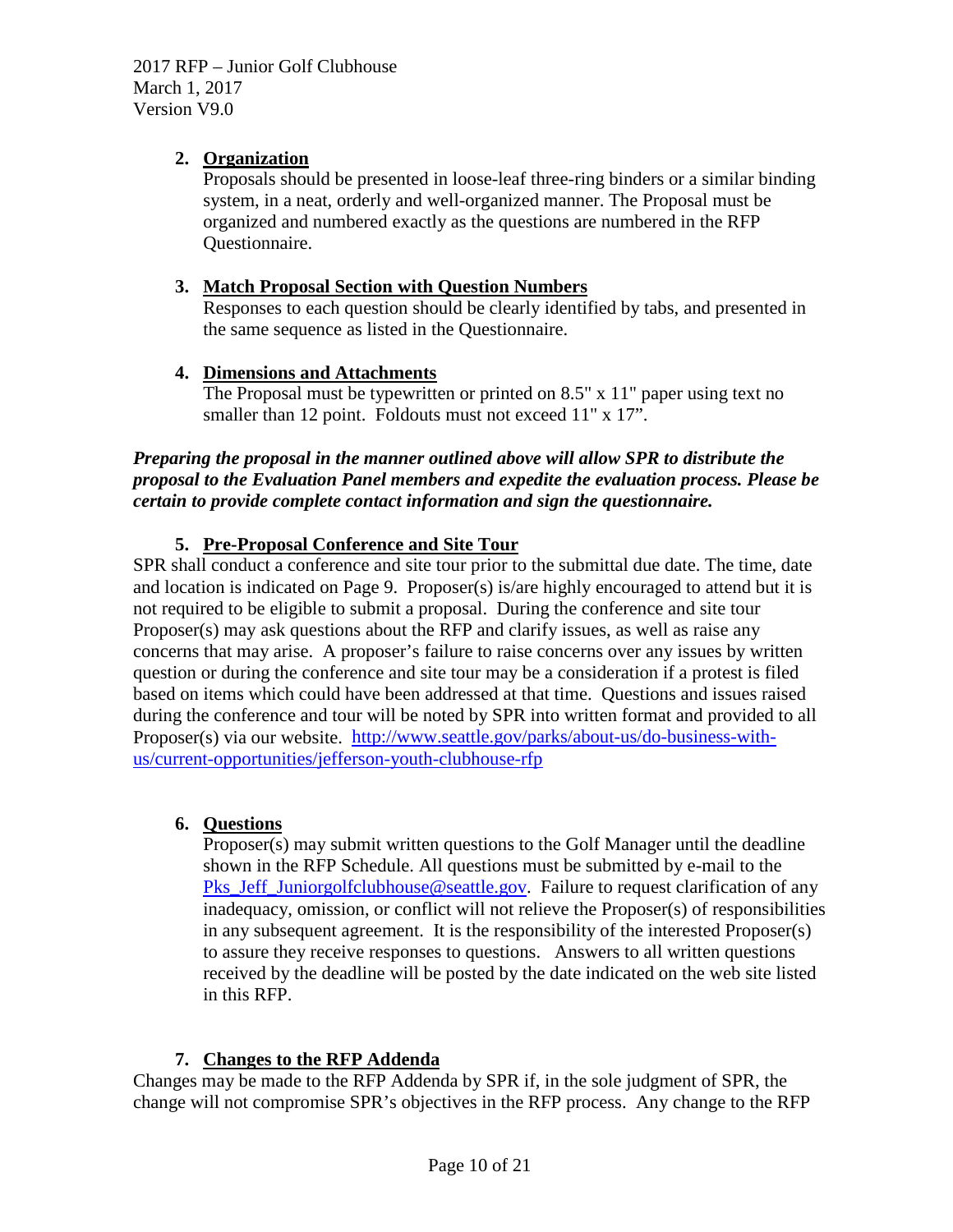Addenda will be made by formal written addendum posted by SPR to the Junior Golf RFP website . Addenda shall become part of this RFP.

#### **8. Receiving Addenda and/or Questions and Answers**

It is the obligation and responsibility of the Proposer(s) to obtain addendums, responses, or notices issued by SPR from the official SPR website. Third-party services independently post SPR solicitations on their websites. SPR does not guarantee that such services have accurately provided all the information published by SPR.

All submittals sent to SPR will be considered to have been made in response to the RFP including all addendums with or without specific confirmation from the Proposer that the addendum was received and incorporated.

#### **9. Readability**

Proposer(s) is/are advised that the City's ability to evaluate proposals depends on the proposer's submittal document, including organization, level of detail, comprehensive material and readability.

#### **10. Changes or Corrections to Proposal Submittal**

Prior to the submittal closing date and time, Proposer(s) may make changes to its proposal, if initialed and dated by the proposer(s). No changes are allowed after the deadline shown on RFP Schedule.

#### **11. Errors in Proposals**

Proposer(s) is/are responsible for errors and omissions in their proposals. No such error or omission shall diminish the Proposer's obligations to the City under any resulting agreement.

#### **12. Proposer(s) Responsibility to Provide Full Response**

It is the Proposer(s) responsibility to provide responses which do not require interpretation or clarification by SPR and to ensure that all requested materials, forms, and information are included. The Proposer(s) is/are responsible for ensuring the materials are submitted properly and accurately reflect the Proposer's offering. During scoring and evaluation (prior to interviews, if any), SPR will rely upon the submitted materials and shall not accept materials from the Proposer(s) after the RFP deadline. SPR reserves the right to seek clarifications as needed.

#### **13. Marking and Disclosing Material**

Under Washington State Law (reference RCW Chapter 42.56, the *Public Records Act*) all written materials prepared, owned, used, or retained by SPR are *public records*. These records include, but are not limited to, proposal submittals, agreement documents, contract work product, or other written materials.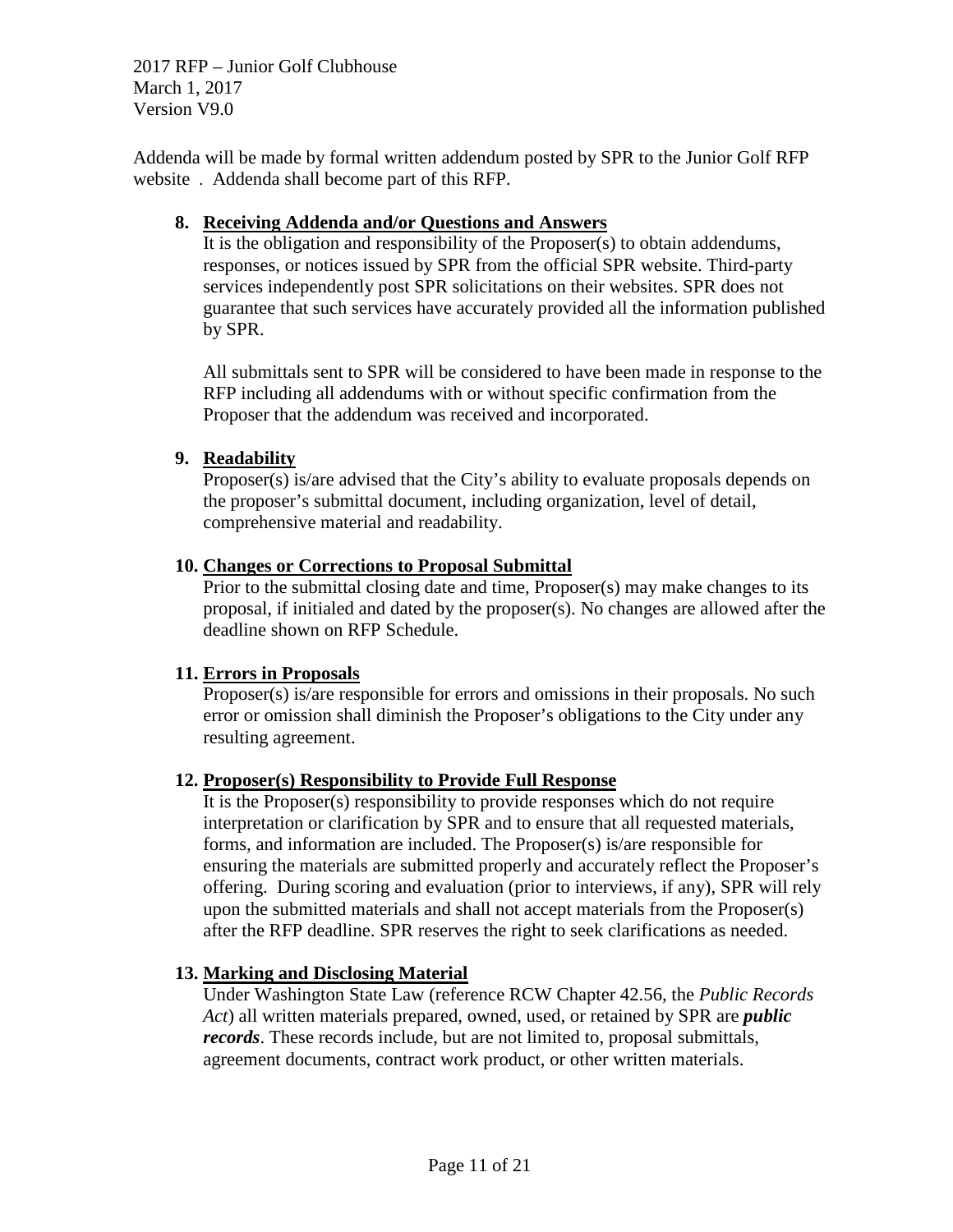> Washington's Public Records Act requires that public records must be promptly disclosed by SPR upon request unless a judge rules that the RCW or another Washington State statute exempts records from disclosure. Exemptions are narrow and explicit and are in Washington State Law (Reference RCW 42.56 and RCW 19.108).

It is the responsibility of each proposer to be familiar with the Washington State Public Records Act and the limits of public record disclosure exemptions. For more information, visit the Washington State Legislature's website at: [http://www.leg.wa.gov/LawsAndAgencyRules\)](http://www.leg.wa.gov/LawsAndAgencyRules).

If a proposer believes any records being submitted to SPR as part of the proposal are exempt from disclosure, a proposer may request that SPR not release the records without first notifying the proposer. . To make such a request, each proposer must identify each record for which exemption is claimed at the time the proposal is submitted, and explain why the exemption(s) may apply.

SPR will not withhold materials from disclosure because they are marked with a document header or footer, page stamp, or a generic statement that a document is non-disclosable, exempt, confidential, proprietary, or protected. Do not identify an entire page as exempt unless each sentence is within the exemption scope. Instead, identify paragraphs or sentences that meet the specific exemption criteria cited in the Questionnaire. Only the specific records or portions of records properly listed on the Proposer(s) Questionnaire will be protected and withheld pending notice. All other records will be considered fully disclosable upon request.

If SPR receives a public disclosure request for any records for which proposer claimed exemption properly listing the record(s) on the RFP Questionnaire, SPR will notify proposer(s) in writing of the request. While it is not a legal obligation, as a courtesy SPR will postpone disclosure for 10 (ten) business days, providing sufficient time for the proposer(s) to pursue a protective order and ruling from a judge (reference RCW 42.56.540). If proposer(s) fail to obtain a court order within the 10 (ten) days, SPR may release the documents.

By submitting a proposal, each proposer acknowledges the obligation to identify any records within the questionnaire responses for which proposer is requesting notice prior to disclosure. SPR has no obligation or liability if the proposer's materials are publicly disclosed in response to a public disclosure request.

#### **C. PROPOSAL DUE DATE** The due date and time for proposals is **June 5, 2017 by 4:00 pm. No late proposals will be accepted.**

# **D. PROPOSAL IDENTIFICATION ON SHIPPING PACKAGE**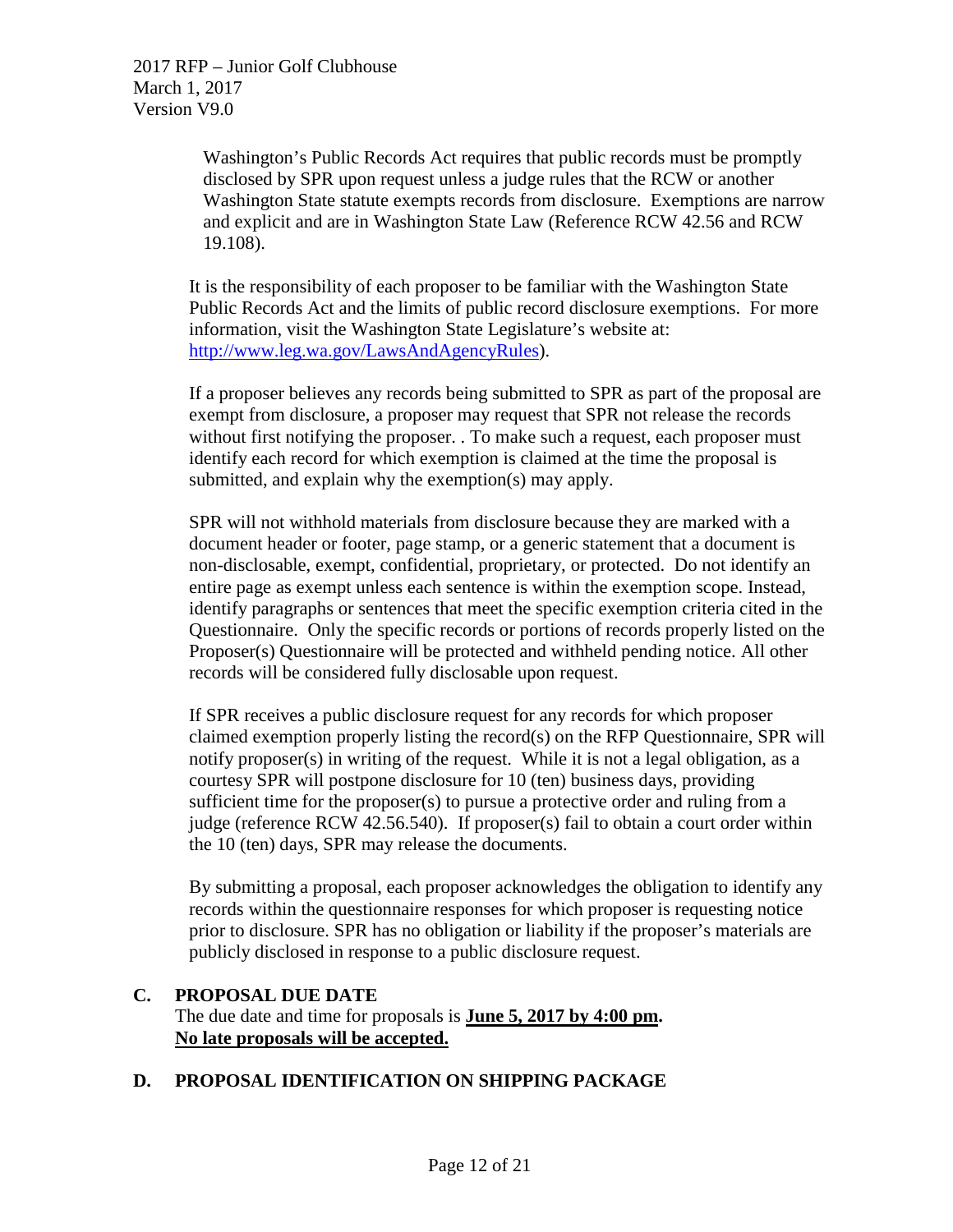> Please clearly identify on the outside of the shipping container as "Jefferson Park Golf Course Junior Golf Clubhouse RFP QUESTIONAIRE" and clearly show the name of Proposer(s) organization.

#### **E. PROPOSAL DELIVERY ADDRESS**

Please deliver the proposal to:

Seattle Parks & Recreation Paul Wilkinson, Golf Manager 1600 S. Dakota St Seattle WA 98108

## **F PROTEST PROCEDURE**

The City's selection of a successful proposal is anticipated to occur by July 14, 2017. The City will provide each Proposer with written notice of the selection. Any individual or firm wanting to protest or challenge the City's determination must do so within 7 (seven) days of the notification of selection announcement. Grounds for protest are limited to bias, or the failure to follow the proposal process.

All protests against the Superintendent's selection of the successful proposal must be in writing and signed by the protesting party or its authorized agent(s). Such protest must state all facts and arguments on which the protesting party(ies) is/are relying on as the basis for its protest. Copies of all protests should be mailed or delivered by the protesting party to the Superintendent of SPR.

The Superintendent will review the RFP recommendations, and the facts and arguments in the protest. The Superintendent will render a written decision within 5 (five) business days after receipt of the protest, unless additional time is required, in which case, the protesting party will be notified of the delay by the Superintendent's office. The decision of the Superintendent will be final.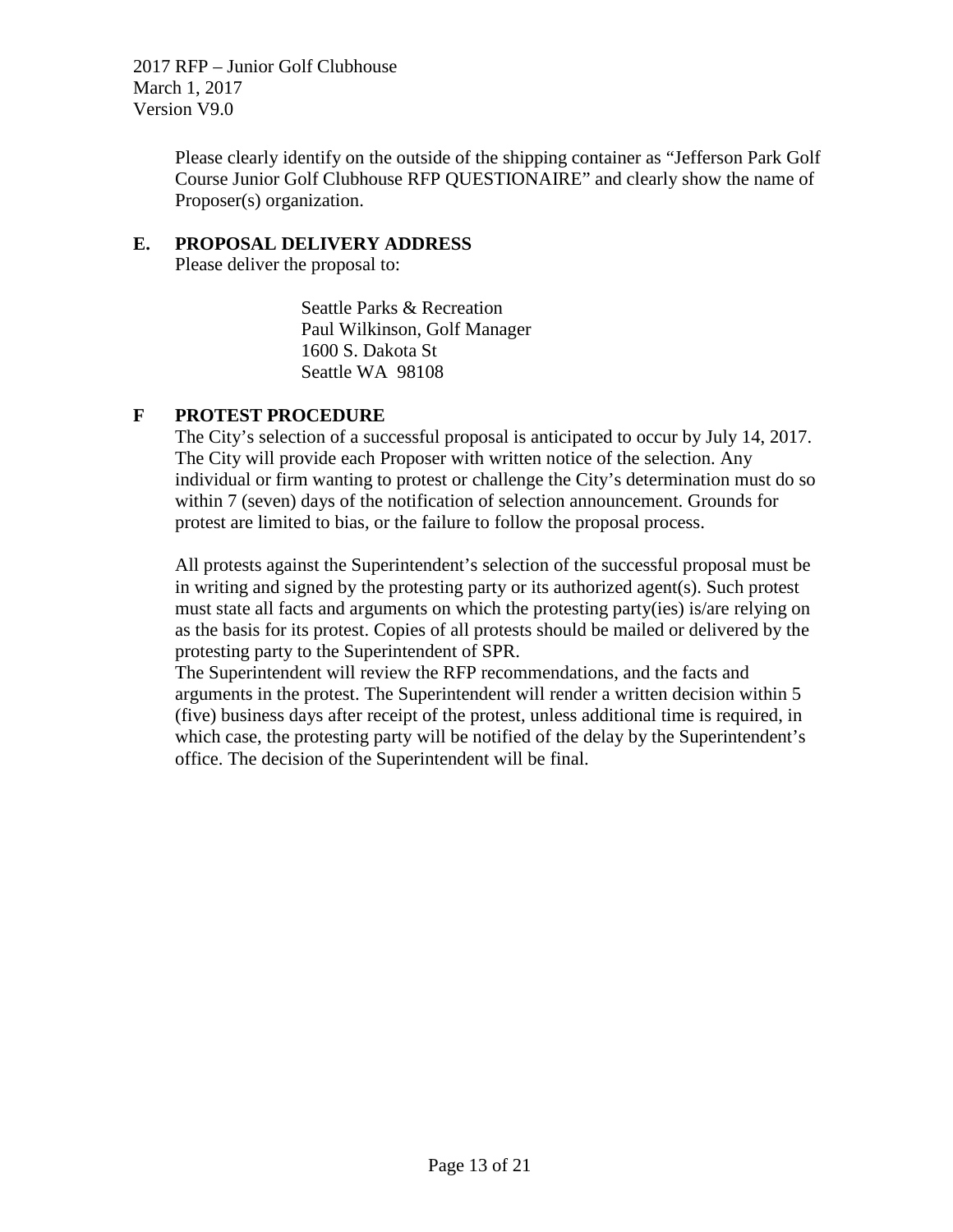Protests shall be addressed to:

Jesús Aguirre, Superintendent Seattle Parks and Recreation and Recreation 100 Dexter Avenue North Seattle, WA 98109

#### **G. ACCEPTANCE**

SPR will accept only one proposal from each company, organization, individual or other legal entity.

#### **H. INCURRED COSTS**

 All costs incurred in the preparation and submissions of a proposal are the sole responsibility of the Proposer(s).

**END OF RFP INSTRUCTIONS.**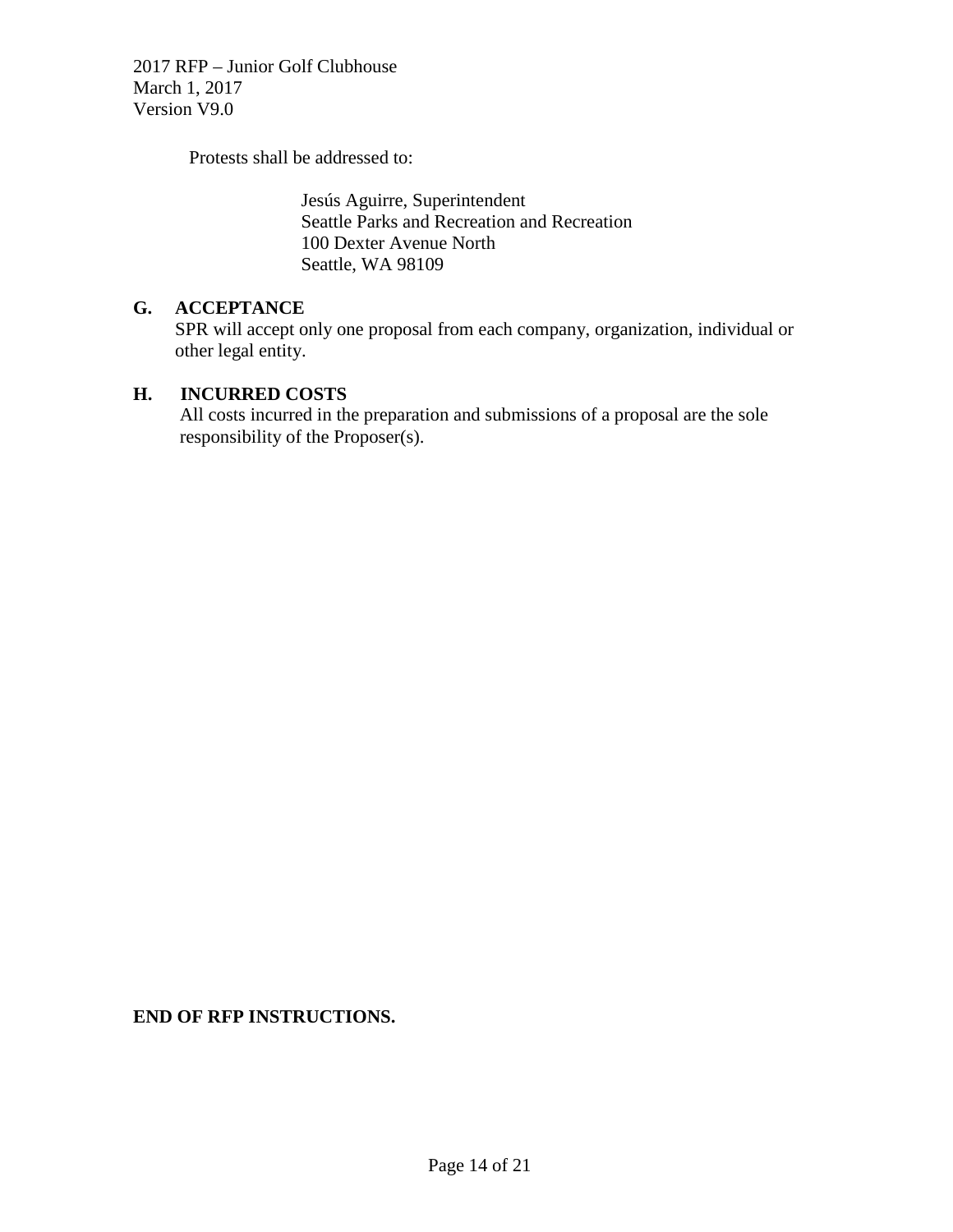# **SECTION V - RFP QUESTIONNAIRE**

Answer each question and submit with the entire proposal package by June 5, 2017 at 4:00 pm.

Reference documents for context can be found at: <http://www.seattle.gov/parks/about-us/policies-and-plans> [http://www.seattle.gov/parks/about-us/policies-and-plans/planning-and-policy-document](http://www.seattle.gov/parks/about-us/policies-and-plans/planning-and-policy-document-library)[library](http://www.seattle.gov/parks/about-us/policies-and-plans/planning-and-policy-document-library)

Each proposal will be reviewed and scored by an evaluation team. Points will be awarded for responses to each question. The total possible points is **285**.

# **A. OVERVIEW AND PROPOSED USES**

- 1. Describe the junior golf programming to be offered to the public. Describe the primary and secondary uses associated solely with junior golf programming which will be located within the Junior Golf Clubhouse.
- 2. Describe how the proposed building and/or site reuse will conform with the goals and objectives established in the existing Master Plans for Jefferson Park, Jefferson Park Golf Course and the Seattle Golf Master Plan.
- 3. Describe any non-golf programming which may occur on site.
- 4. Provide sample summer (peak season), winter (off season) and shoulder season program offerings. How much programming will occur at JPGC? How much programming will occur away from the Junior Clubhouse?
- 5. Describe how the proposed programming will coordinate and/or accentuate programming offered by The First Tee of Greater Seattle, Bogey Bear, or others such as Nike Summer Camps

40 POINT VALUE

## **B. SERVICE GAP OR UNMET RECREATIONAL PROGRAM NEEDS**

- 1. Discuss how the proposed programming addresses unmet recreational programming identified in SPR plans in the reference documents listed above which shall include the following:
	- a. What is the anticipated demand/need or growth for proposed use?
	- b. An estimate of how many people would use the new facilities?
	- c. What geographic area do you anticipate attracting participants from?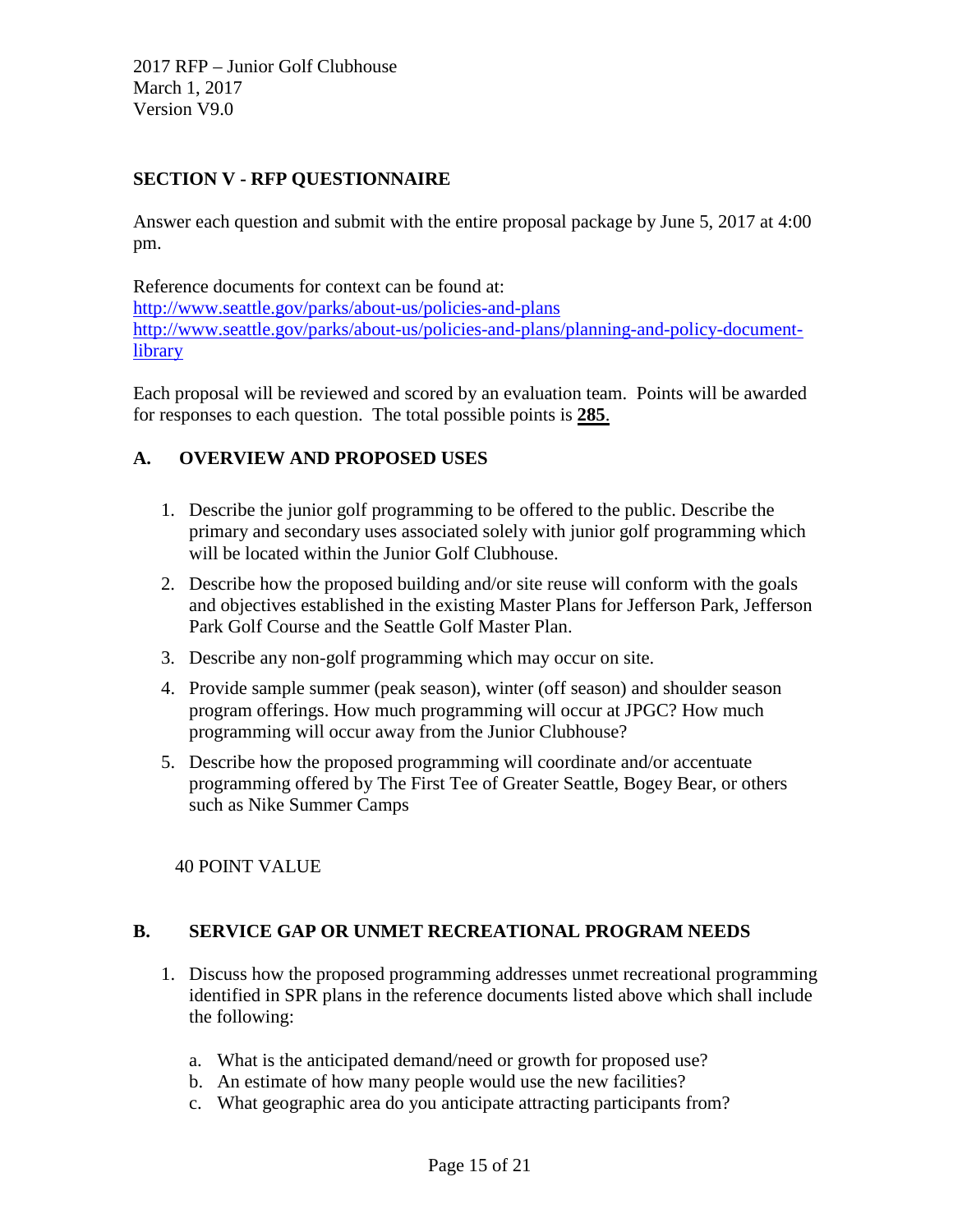- d. What demographic or other information can you provide about prospective user groups? Provide examples of similar facilities elsewhere.
- e. Please describe any of the proprietary systems and methods of golf course instruction that your organization has developed and the anticipated benefits to Seattle junior golfers from these systems and methods.

15 POINT VALUE

# **C. ORGANIZATION – YOUR COMPANY OR ORGANIZATION**

- 1. Provide details of the legal structure and ownership of your business Include the following:
	- a. If a corporation, furnish the date and state of incorporation, and the names of all persons or entities owning at least 25% (twenty-five percent) of the company's voting stock. If Proposer is a subsidiary, state name and ownership structure of the parent company; however, all information provided herein must be as to Proposer and not as to the parent company.
	- b. If a partnership, list all partners and ownership shares.
	- c. If a joint venture, provide the information requested within this section for each party to the joint venture.
	- d. If a sole proprietorship, list all business names under which such individual has done business during the last ten (10) years.
	- e. Organizational charts for national, regional, and local business units, and key executive and management personnel.
- 2. Provide financial statements including balance sheets, statements of income and changes in financial position, for the last 3 (three) fiscal years. Audited financial statements are strongly preferred. In the event audited financial statements are not available, the Proposer's Chief Financial Officer shall certify all financial statements. If financial statements are not available, please state why.
- 3. Please provide a comprehensive list of golf courses where your programs have been offered. Provide the name and contact information of the General Manager of these courses or other reliable references.
- 4. Provide a business and operational plan for your proposal, including information on the proposed use, programs offered, anticipated number and frequency of users, and other visitors. Please include projected operating costs including costs of programming, staffing, and maintenance appropriate for the proposed use, and any debt service costs.

**PLEASE NOTE:** See Marking and Disclosing Material in Section IV- B- 13.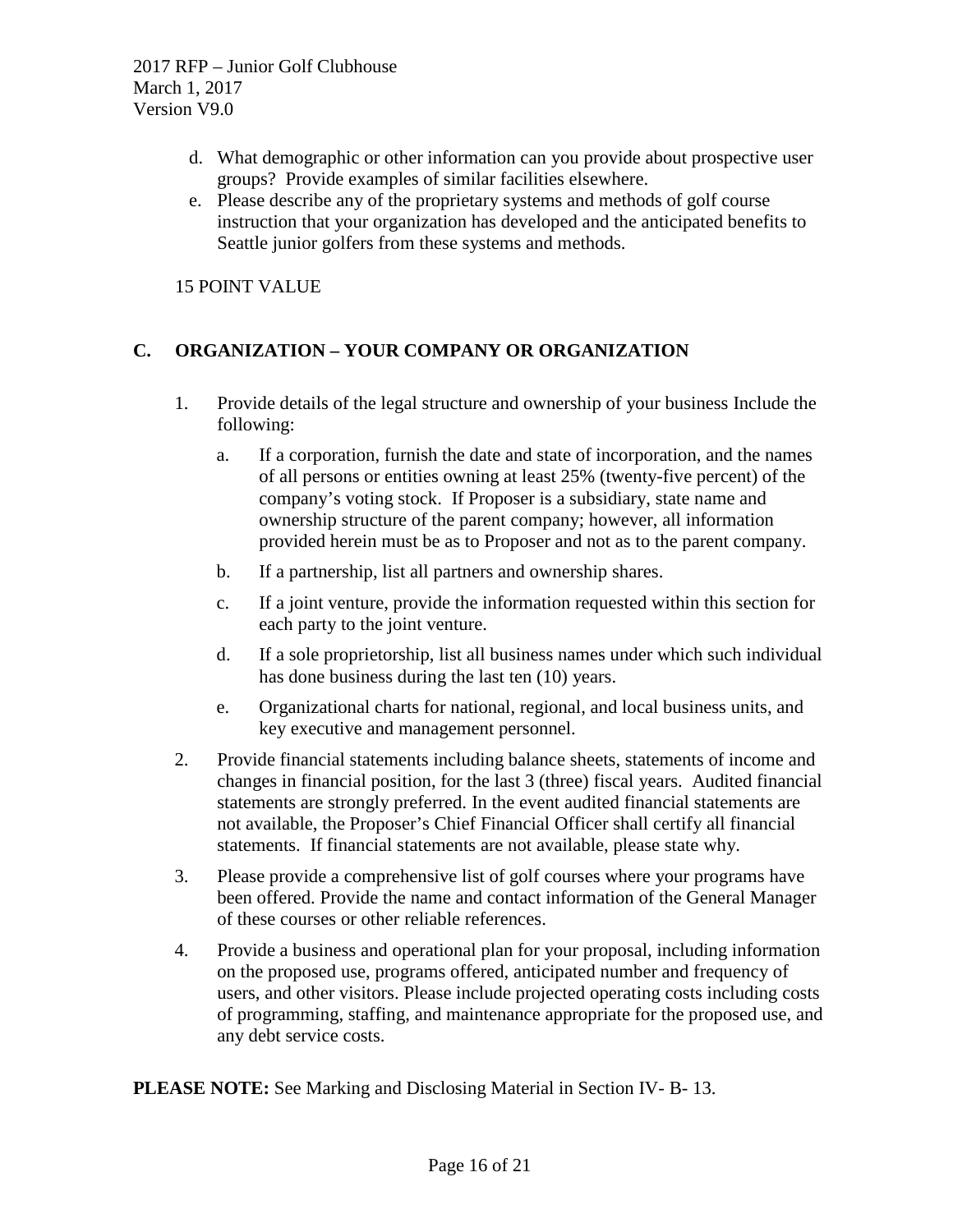#### 20 POINT VALUE

#### **D. MANAGEMENT**

1. General Manager's or Chief Executive Officer's Resume. SPR believes that this is the key position for the implementation of your operating plans. Provide a description of public golf course program and management experience. Indicate how long this individual has been employed by your organization, programs or courses managed as the General Manager, and duration of each management assignment.

#### 2. Key Staff Support

a. Resumes

Please provide concise resumes of the individuals in your organization who will provide key support to your proposed junior golf programs.

b. Frequency and Purpose

How many hours will each key staff member work per week?

- Please list the support functions; for example, IT, finance, purchasing, audit, human resources, marketing, etc. Who will be responsible for each?
- Which individuals will represent your organization in meetings with SPR?
- c. Contingency Plans

What are your contingency plans if the General Manager/CEO is unable to work? Who backs up key management above the level of the General Manager?

#### 20 POINT VALUE

## **E. JUNIOR GOLF CLUBHOUSE DEVELOPMENT**

- a. Provide the names and resumes for key team members who will be responsible for building the Clubhouse.
- b. Provide a schedule of key milestones in the design, permitting, construction, and closeout of the Clubhouse. The phasing plan must identify planning, design, permitting, demolition if any, construction, and close-out. Please include contingencies for planning and/or permitting issues.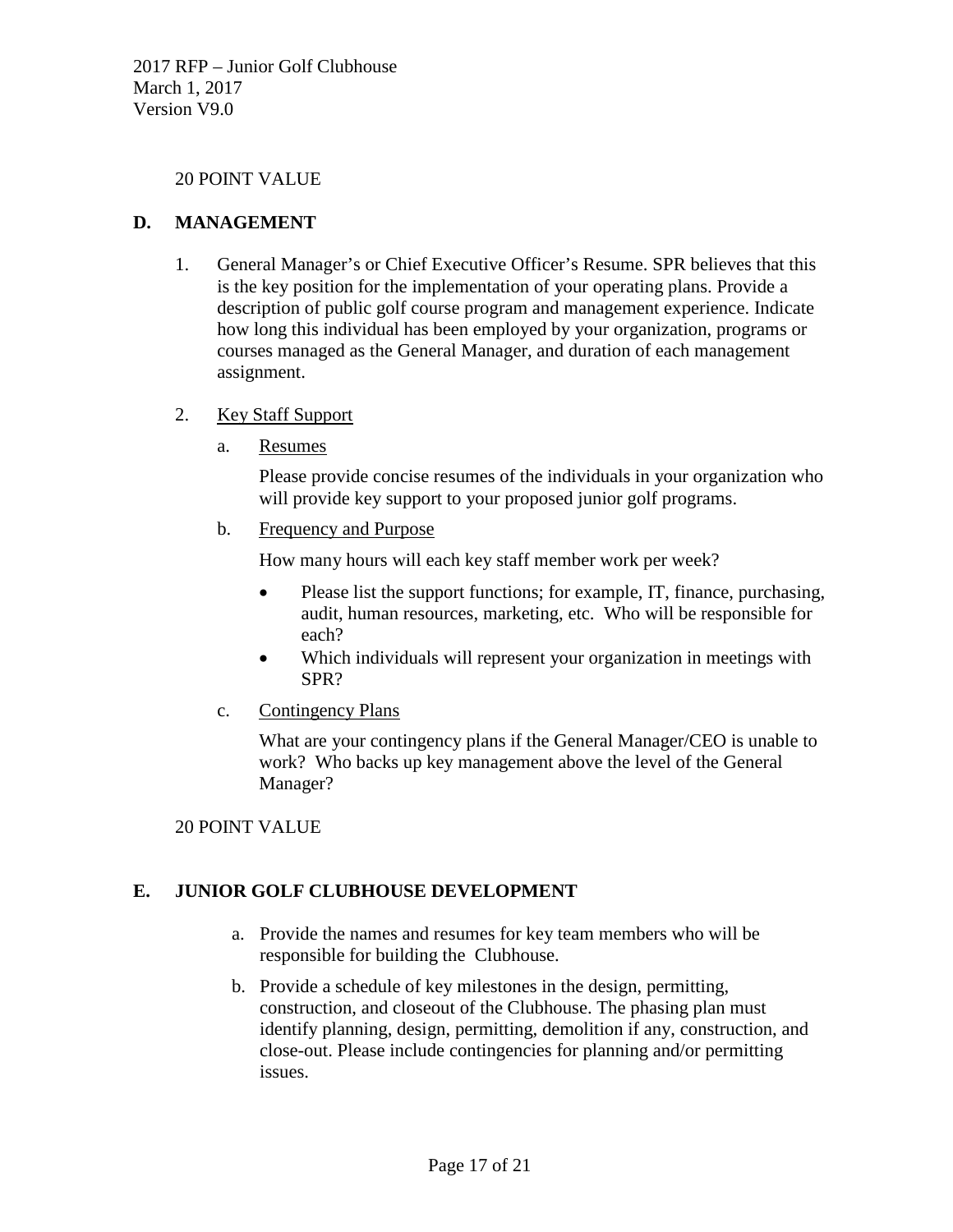- c. Provide drawings showing the site location, general footprint, and elevation of the proposed Clubhouse.
- d. Provide a description of the proposed JGC, including conceptual design drawings and/or other graphics. At a minimum include a site plan, sample schematic floor plans, general square footage for public programming activity, sample section, and elevation drawings.
- e. Provide an estimated cost of development broken into general categories. What basis or assumptions are used to insure accuracy?
- f. Demonstrate the architectural relationship of the proposed JGC relative to Jefferson Park Golf Course, the existing clubhouse, and the short nine-hole course. Include the proposed location(s) of all internal and exterior building improvements, site improvements (walkways, decks, landscape areas, etc.), access routes and a parking plan.
- g. Demonstrate specific experience with design and construction of golf facilities or describe what resources will be utilized. Higher scores will be given to responses prepared by a licensed architect, engineer and/or landscape architect. Note: All designs and plans must comply with all applicable laws and regulations, including but not limited to, the Americans with Disabilities Act (ADA) and its design standards under both Titles II and III.

50 POINT VALUE

# **F. ENVIRONMENTAL AND ENERGY EFFICIENT DESIGN AND CONSTRUCTION**

- 1. Demonstrate knowledge of LEED requirements and sustainable design practices.
	- a. How will environmental sustainability of the junior golf clubhouse be met? For example, will the project incorporate such features as improved insulation or energy efficient building systems?
	- b. How will the project attempt to salvage or recycle construction materials?
	- c. Are there other environmentally responsible designs or building methods you intend to use?
	- d. How will the project integrate natural areas, storm water and site runoff into a cohesive design?

Note: Facilities shall strive to achieve LEED Gold standard per Seattle Parks and Recreation Strategic Action Plan 2009-2013 but are required to meet LEED Silver standard per City Council Resolution #31203.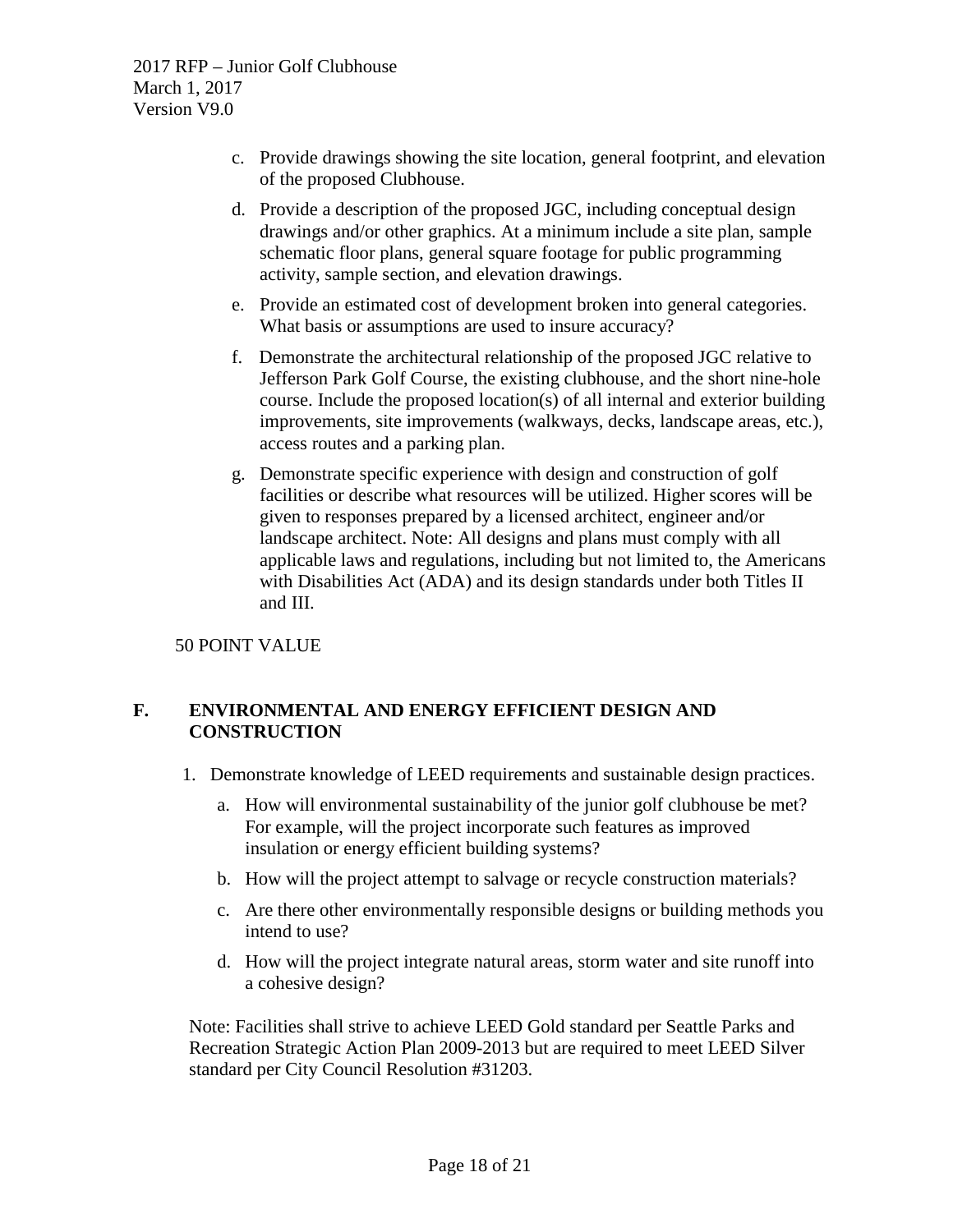15 POINT VALUE

## **G. OPERATIONS**

- 1. Maintenance and Janitorial Services
	- a. Please explain your plans for maintaining interior and exterior areas. Consider restrooms, parking lots, the JGC, and the frequency by which you will perform these responsibilities, etc. Describe the tasks to be accomplished with on-site personnel and what tasks will be subcontracted.
	- b. Describe how major repairs will be accomplished.
- 2. Use of JPGC Short-Nine Course and other non-JGC Facilities
	- a. Describe how junior golf programming will use the short-nine course.
	- b. Describe how junior golf programming will use the driving range and any other facilities at JPGC.
	- c. Describe any supplemental activities planned for junior golf programming or the JGC.

20 POINT VALUE

## **H. MARKETING**

- 1. General
	- a. Provide a description and examples of the general marketing campaign for junior golf programming.
	- b. Provide a description of how your organization will market to potential junior golfers who are economically or socially disadvantaged. Will scholarships will be made available?
	- c. Describe how your existing programs have a presence in social media.
	- d. Describe how you will evaluate your marketing efforts and demonstrate that you are reaching target populations.

10 POINT VALUE

## **I. COMMUNITY OUTREACH PLAN**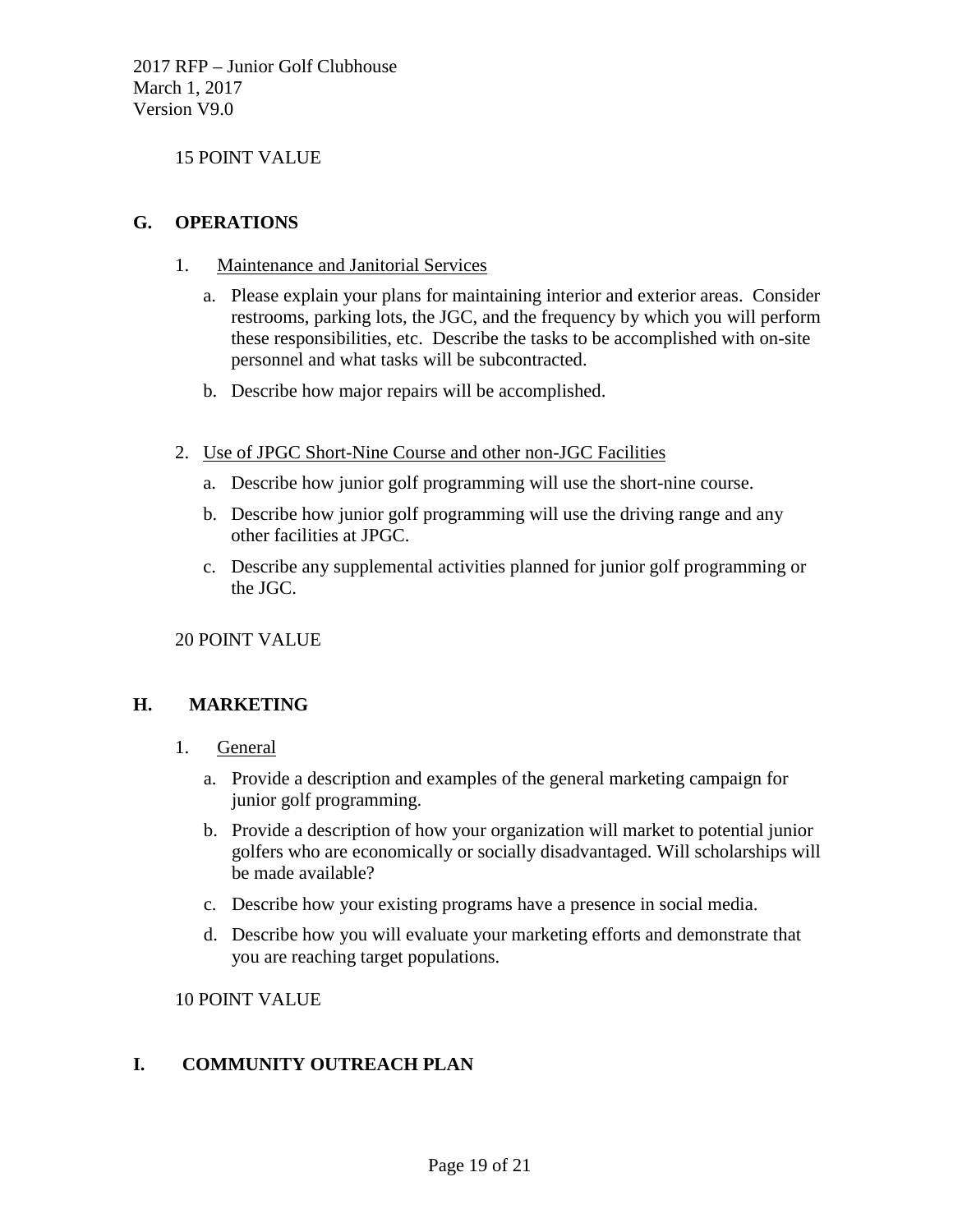Provide details of your proposed comprehensive community outreach plan. How will the vision for developing a junior golf clubhouse be communicated to the many stakeholders in the Beacon Hill neighborhood and the non-golf community?

Demonstrate your experience working and communicating effectively with community, staff, and other client groups on golf facility projects. What strategies and techniques will you employ to communicate your vision and respond to public concerns? Please refer to the:

- 1. City of Seattle's Race and Social Justice Initiative <http://www.seattle.gov/rsji>
- 2. Parks and Recreation Public Involvement Policy [http://www.seattle.gov/parks/about-us/policies-and-plans/planning-and](http://www.seattle.gov/parks/about-us/policies-and-plans/planning-and-policy-document-library)[policy-document-library](http://www.seattle.gov/parks/about-us/policies-and-plans/planning-and-policy-document-library)
- 3. Inclusive Outreach and Public Engagement (IOPE) guide: ATTACHMENT 5

## 20 POINT VALUE

# **J. FINANCIAL & OPERATING SYSTEMS.**

- 1. Accounting System
	- a. What system will be used to account for income streams and expenses?
	- b. What controls will be used to prevent theft or fraud?
	- c. What independent oversight is planned?
- 2. Cash Handling

How do you propose to manage cash, check and credit card income? What security measures are planned specifically to assure personal credit information is secure?

20 POINT VALUE

## **K. INSURANCE AND INDEMNIFICATION**

a. Please provide a description of proposed insurance levels and indemnification for the City of Seattle.

10 POINT VALUE